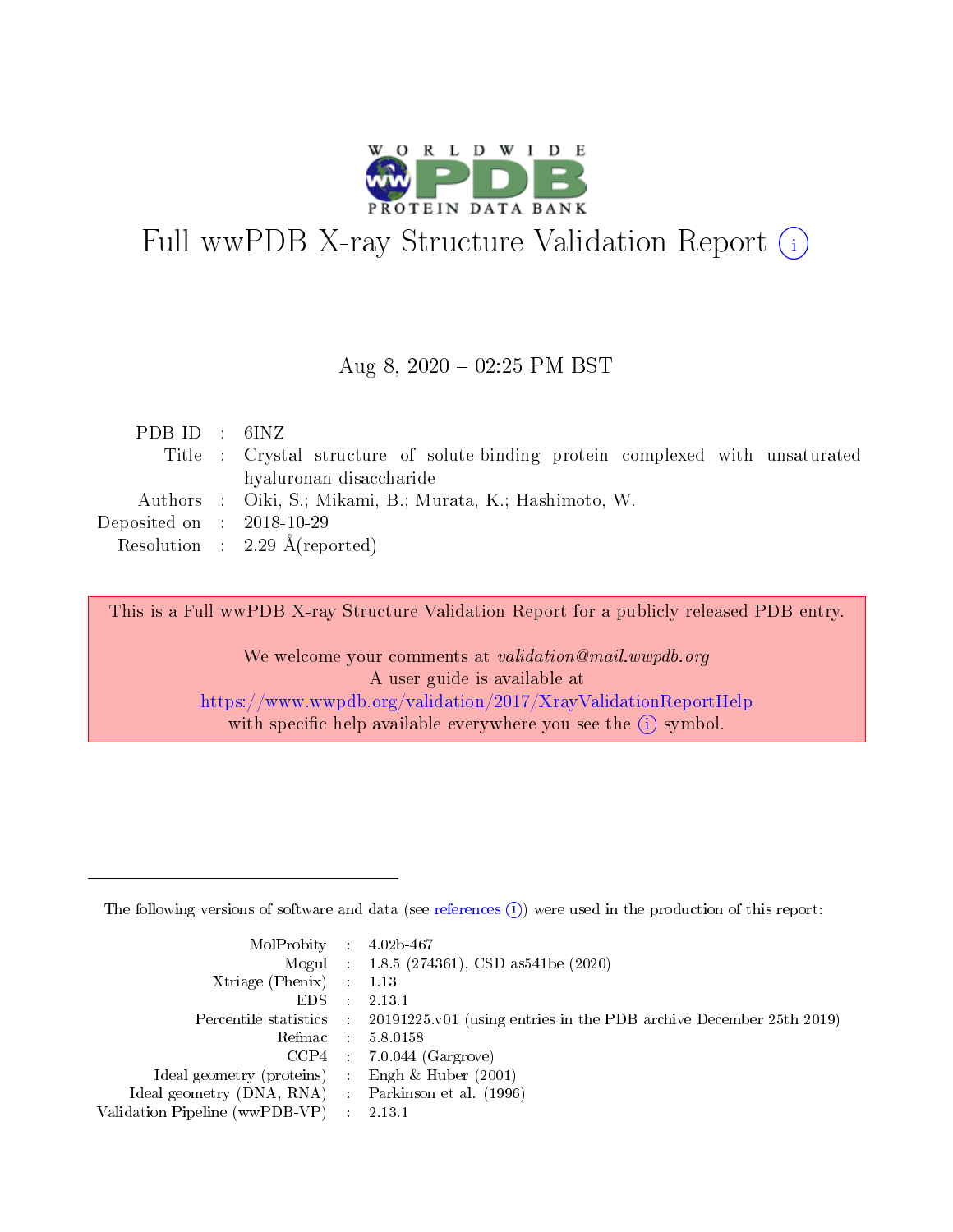# 1 [O](https://www.wwpdb.org/validation/2017/XrayValidationReportHelp#overall_quality)verall quality at a glance  $(i)$

The following experimental techniques were used to determine the structure: X-RAY DIFFRACTION

The reported resolution of this entry is 2.29 Å.

Percentile scores (ranging between 0-100) for global validation metrics of the entry are shown in the following graphic. The table shows the number of entries on which the scores are based.



| Metric                | Whole archive<br>$(\#\mathrm{Entries})$ | Similar resolution<br>$(\#\text{Entries}, \, \text{resolution range}(\textup{\AA}))$ |
|-----------------------|-----------------------------------------|--------------------------------------------------------------------------------------|
| $R_{free}$            | 130704                                  | 6980 $(2.30-2.26)$                                                                   |
| Clashscore            | 141614                                  | $7711 (2.30 - 2.26)$                                                                 |
| Ramachandran outliers | 138981                                  | $7597(2.30-2.26)$                                                                    |
| Sidechain outliers    | 138945                                  | 7598 (2.30-2.26)                                                                     |
| RSRZ outliers         | 127900                                  | $6849(2.30-2.26)$                                                                    |

The table below summarises the geometric issues observed across the polymeric chains and their fit to the electron density. The red, orange, yellow and green segments on the lower bar indicate the fraction of residues that contain outliers for  $>=3, 2, 1$  and 0 types of geometric quality criteria respectively. A grey segment represents the fraction of residues that are not modelled. The numeric value for each fraction is indicated below the corresponding segment, with a dot representing fractions  $\epsilon=5\%$  The upper red bar (where present) indicates the fraction of residues that have poor fit to the electron density. The numeric value is given above the bar.

| Mol | $Chain \  Length$ | Quality of chain |     |    |  |  |  |  |
|-----|-------------------|------------------|-----|----|--|--|--|--|
|     | 505               | 80%              | 13% | 6% |  |  |  |  |
|     | $\Omega$          | 100%             |     |    |  |  |  |  |

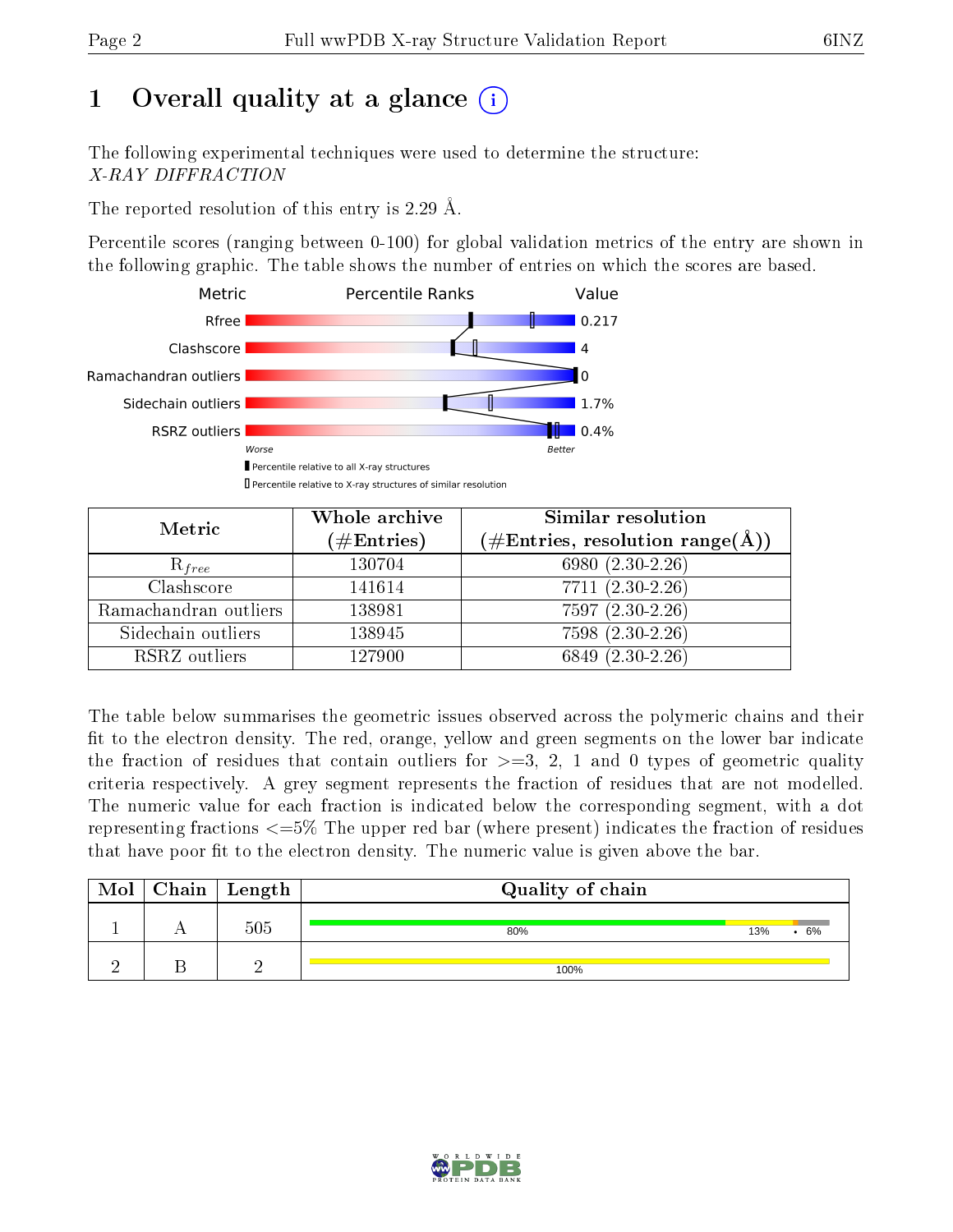# 2 Entry composition (i)

There are 5 unique types of molecules in this entry. The entry contains 4232 atoms, of which 0 are hydrogens and 0 are deuteriums.

In the tables below, the ZeroOcc column contains the number of atoms modelled with zero occupancy, the AltConf column contains the number of residues with at least one atom in alternate conformation and the Trace column contains the number of residues modelled with at most 2 atoms.

• Molecule 1 is a protein called Extracellular solute-binding protein family 1.

| Mol | $\perp$ Chain $\perp$ | Residues | Atoms          |      |     |     | $\text{ZeroOcc} \mid \text{AltConf} \mid \text{Trace}$ |  |  |
|-----|-----------------------|----------|----------------|------|-----|-----|--------------------------------------------------------|--|--|
|     |                       | 474      | $_{\rm Total}$ |      |     |     |                                                        |  |  |
|     |                       |          | 3893           | 2503 | 644 | 740 |                                                        |  |  |

• Molecule 2 is an oligosaccharide called 4-deoxy-alpha-L-threo-hex-4-enopyranuronic acid-(1) -3)-2-acetamido-2-deoxy-beta-D-glucopyranose.



| Mol | Chain   Residues | Atoms     |  | $\text{ZeroOcc} \mid \text{AltConf} \mid \text{Trace}$ |  |  |  |
|-----|------------------|-----------|--|--------------------------------------------------------|--|--|--|
|     |                  | Total C N |  |                                                        |  |  |  |

• Molecule 3 is SULFATE ION (three-letter code: SO4) (formula:  $O_4S$ ).



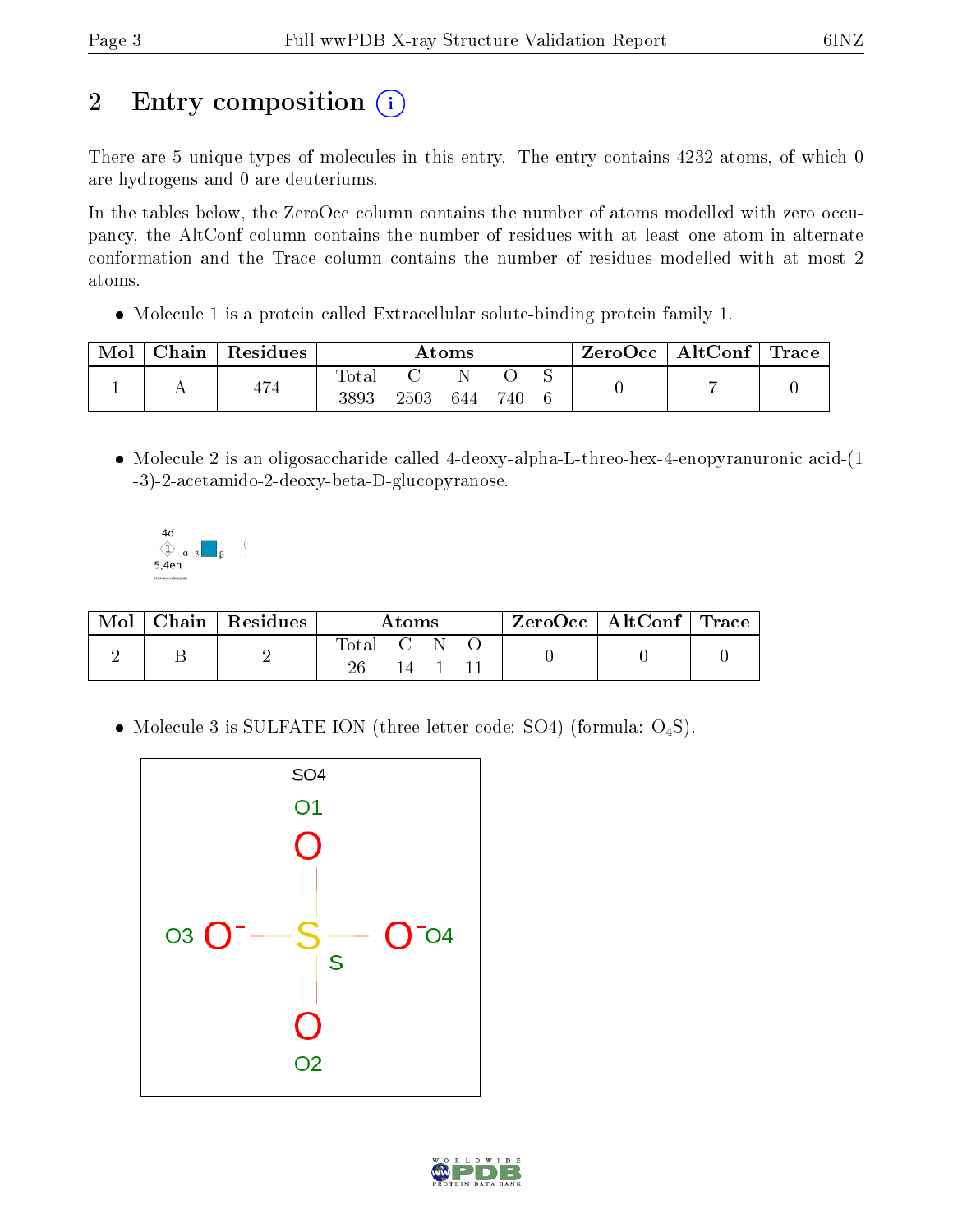| Mol | Chain            | Residues     | Atoms                                                                      | ZeroOcc        | AltConf          |
|-----|------------------|--------------|----------------------------------------------------------------------------|----------------|------------------|
| 3   | $\boldsymbol{A}$ | $\mathbf{1}$ | S<br>Total<br>O<br>5<br>$\overline{4}$<br>$\mathbf{1}$                     | $\overline{0}$ | $\boldsymbol{0}$ |
| 3   | $\boldsymbol{A}$ | $\mathbf{1}$ | S<br>Total<br>$\Omega$<br>$\mathbf{1}$<br>$\overline{5}$<br>$\overline{4}$ | $\overline{0}$ | $\boldsymbol{0}$ |
| 3   | $\bf{A}$         | $\mathbf{1}$ | S<br>Total<br>$\Omega$<br>5<br>$\mathbf{1}$<br>4                           | $\overline{0}$ | $\overline{0}$   |
| 3   | $\bf{A}$         | $\mathbf{1}$ | S<br>$\Omega$<br>Total<br>5<br>$\overline{4}$<br>$\mathbf{1}$              | $\overline{0}$ | $\boldsymbol{0}$ |
| 3   | $\boldsymbol{A}$ | $\mathbf{1}$ | S<br>Total<br>$\Omega$<br>$\overline{5}$<br>$\mathbf{1}$<br>$\overline{4}$ | $\overline{0}$ | $\overline{0}$   |
| 3   | $\boldsymbol{A}$ | $\mathbf{1}$ | S<br>Total<br>O<br>5<br>$\mathbf{1}$<br>4                                  | $\overline{0}$ | $\overline{0}$   |
| 3   | $\bf{A}$         | $\mathbf{1}$ | S<br>Total<br>O<br>5<br>$\mathbf{1}$<br>$\overline{4}$                     | $\overline{0}$ | $\overline{0}$   |
| 3   | А                | $\mathbf{1}$ | S<br>Total<br>O<br>5<br>1<br>4                                             | $\theta$       | 0                |

Molecule 4 is CALCIUM ION (three-letter code: CA) (formula: Ca).

|  | $\text{Mol}$   Chain   Residues | <b>Atoms</b> | $^\top$ ZeroOcc   AltConf |  |
|--|---------------------------------|--------------|---------------------------|--|
|  |                                 | Fotal        |                           |  |

 $\bullet\,$  Molecule 5 is water.

|  | $\text{Mol}$   Chain   Residues | Atoms               | $\rm ZeroOcc \mid AltConf$ |  |
|--|---------------------------------|---------------------|----------------------------|--|
|  | ∩רח                             | Total<br>ว7ว<br>פדפ |                            |  |

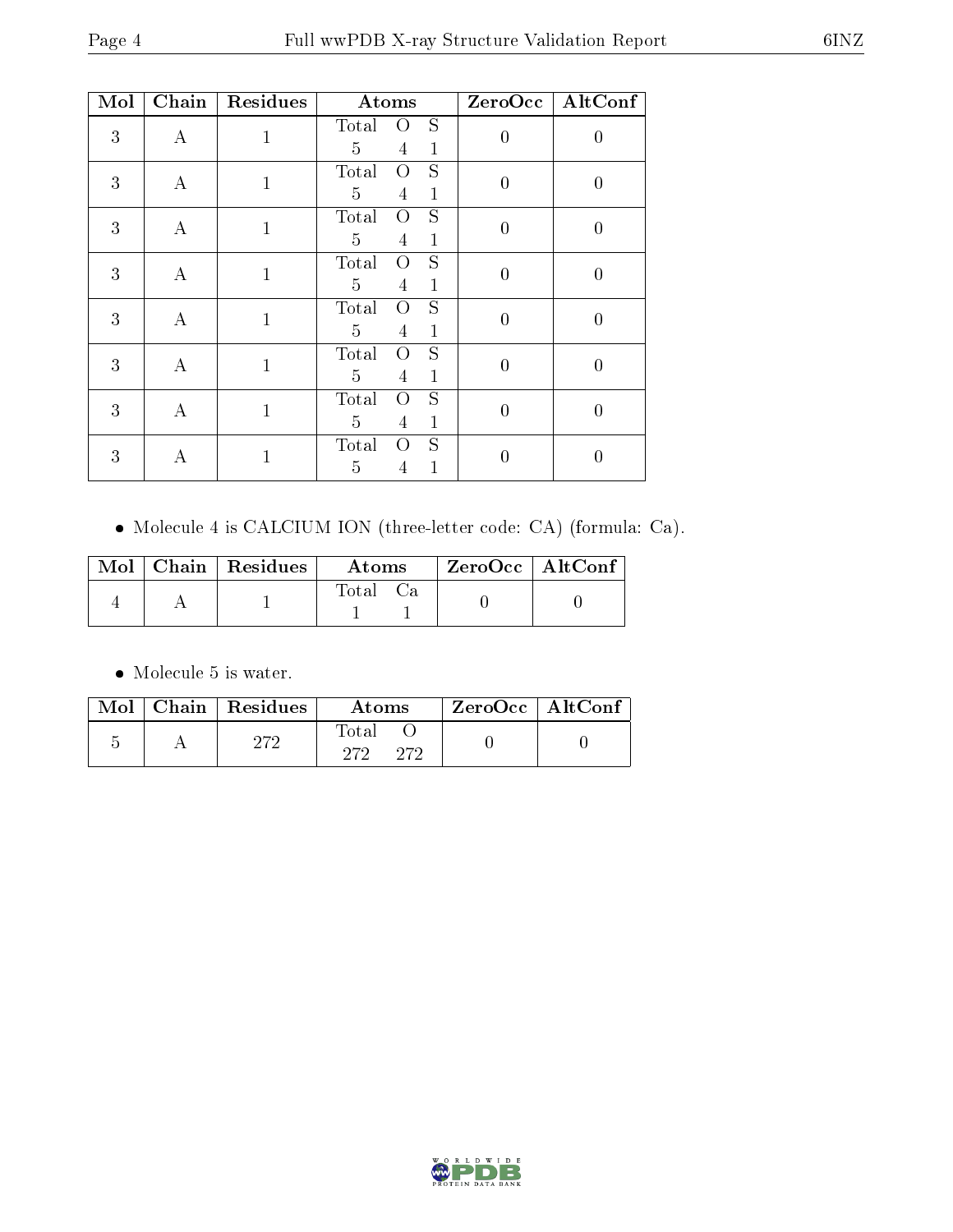# 3 Residue-property plots  $(i)$

These plots are drawn for all protein, RNA, DNA and oligosaccharide chains in the entry. The first graphic for a chain summarises the proportions of the various outlier classes displayed in the second graphic. The second graphic shows the sequence view annotated by issues in geometry and electron density. Residues are color-coded according to the number of geometric quality criteria for which they contain at least one outlier: green  $= 0$ , yellow  $= 1$ , orange  $= 2$  and red  $= 3$  or more. A red dot above a residue indicates a poor fit to the electron density ( $\text{RSRZ} > 2$ ). Stretches of 2 or more consecutive residues without any outlier are shown as a green connector. Residues present in the sample, but not in the model, are shown in grey.

• Molecule 1: Extracellular solute-binding protein family 1



• Molecule 2: 4-deoxy-alpha-L-threo-hex-4-enopyranuronic acid-(1-3)-2-acetamido-2-deoxy-beta-D-glucopyranose

Chain B:

100%

NAG1<br>GCD2

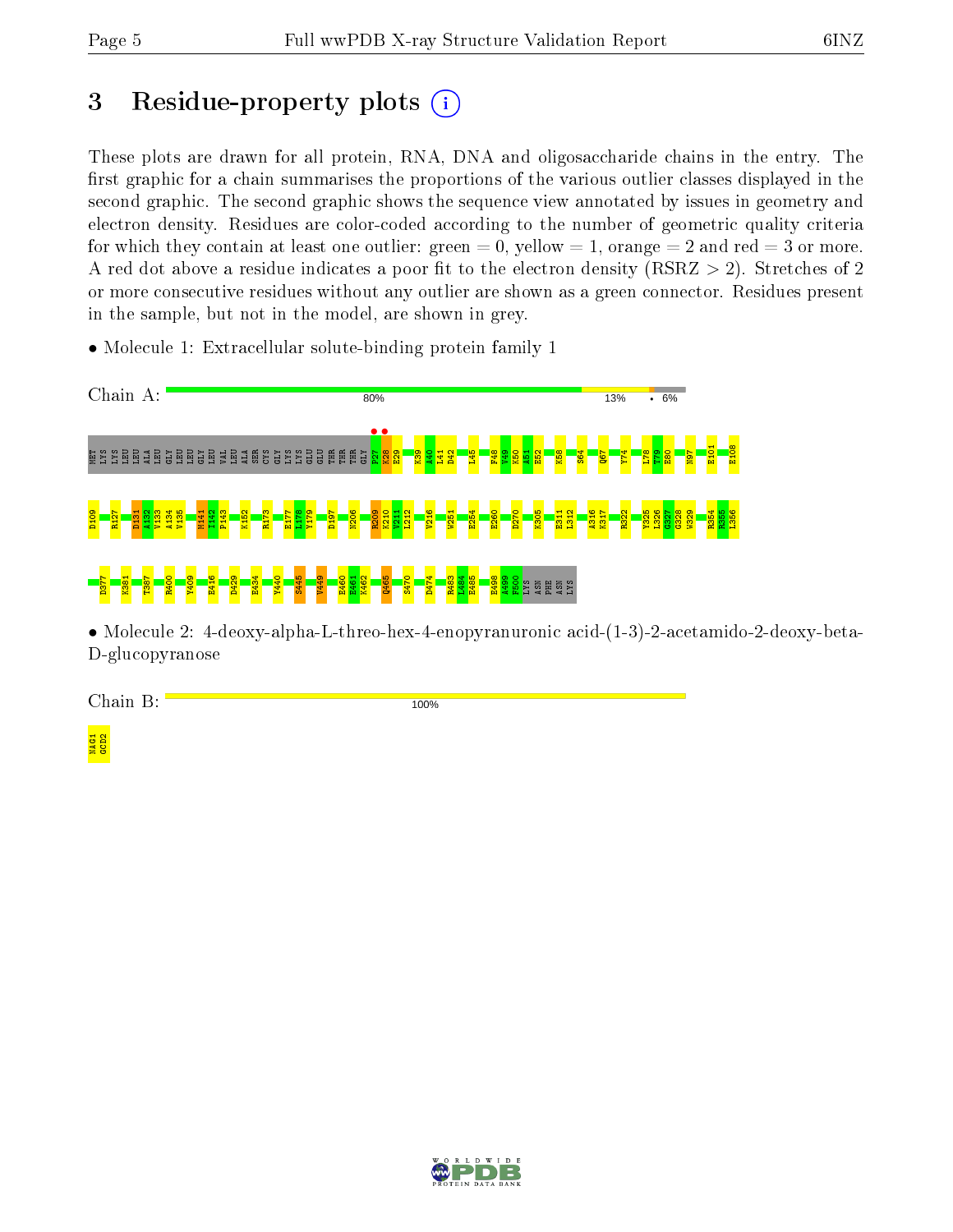## 4 Data and refinement statistics  $(i)$

| Property                                                                 | Value                                            | Source     |
|--------------------------------------------------------------------------|--------------------------------------------------|------------|
| Space group                                                              | P 21 21 21                                       | Depositor  |
| Cell constants                                                           | $97.50\text{\AA}$<br>48.74Å<br>132.44Å           |            |
| a, b, c, $\alpha$ , $\beta$ , $\gamma$                                   | $90.00^{\circ}$ $90.00^{\circ}$<br>$90.00^\circ$ | Depositor  |
| Resolution $(A)$                                                         | 2.29<br>41.41<br>$\frac{1}{2}$                   | Depositor  |
|                                                                          | 41.41<br>$-2.29$                                 | <b>EDS</b> |
| % Data completeness                                                      | 99.3 (41.41-2.29)                                | Depositor  |
| (in resolution range)                                                    | 99.3 (41.41-2.29)                                | <b>EDS</b> |
| $R_{merge}$                                                              | 0.08                                             | Depositor  |
| $\mathrm{R}_{sym}$                                                       | (Not available)                                  | Depositor  |
| $\langle I/\sigma(I) \rangle^{-1}$                                       | $2.75$ (at $2.29\text{\AA}$ )                    | Xtriage    |
| Refinement program                                                       | PHENIX (1.10.1 2155: ???)                        | Depositor  |
|                                                                          | 0.160<br>0.217<br>$\mathbf{A}$                   | Depositor  |
| $R, R_{free}$                                                            | $0.160,$ ,<br>0.217                              | DCC        |
| $R_{free}$ test set                                                      | 1411 reflections $(4.86\%)$                      | wwPDB-VP   |
| Wilson B-factor $(A^2)$                                                  | 38.2                                             | Xtriage    |
| Anisotropy                                                               | 0.247                                            | Xtriage    |
| Bulk solvent $k_{sol}(\mathrm{e}/\mathrm{A}^3),$ $B_{sol}(\mathrm{A}^2)$ | 0.35, 41.4                                       | <b>EDS</b> |
| L-test for twinning <sup>2</sup>                                         | $< L >$ = 0.50, $< L2 >$ = 0.34                  | Xtriage    |
| Estimated twinning fraction                                              | No twinning to report.                           | Xtriage    |
| $F_o, F_c$ correlation                                                   | 0.96                                             | <b>EDS</b> |
| Total number of atoms                                                    | 4232                                             | wwPDB-VP   |
| Average B, all atoms $(A^2)$                                             | 41.0                                             | wwPDB-VP   |

Xtriage's analysis on translational NCS is as follows: The largest off-origin peak in the Patterson function is  $5.58\%$  of the height of the origin peak. No significant pseudotranslation is detected.

<sup>&</sup>lt;sup>2</sup>Theoretical values of  $\langle |L| \rangle$ ,  $\langle L^2 \rangle$  for acentric reflections are 0.5, 0.333 respectively for untwinned datasets, and 0.375, 0.2 for perfectly twinned datasets.



<span id="page-5-1"></span><span id="page-5-0"></span><sup>1</sup> Intensities estimated from amplitudes.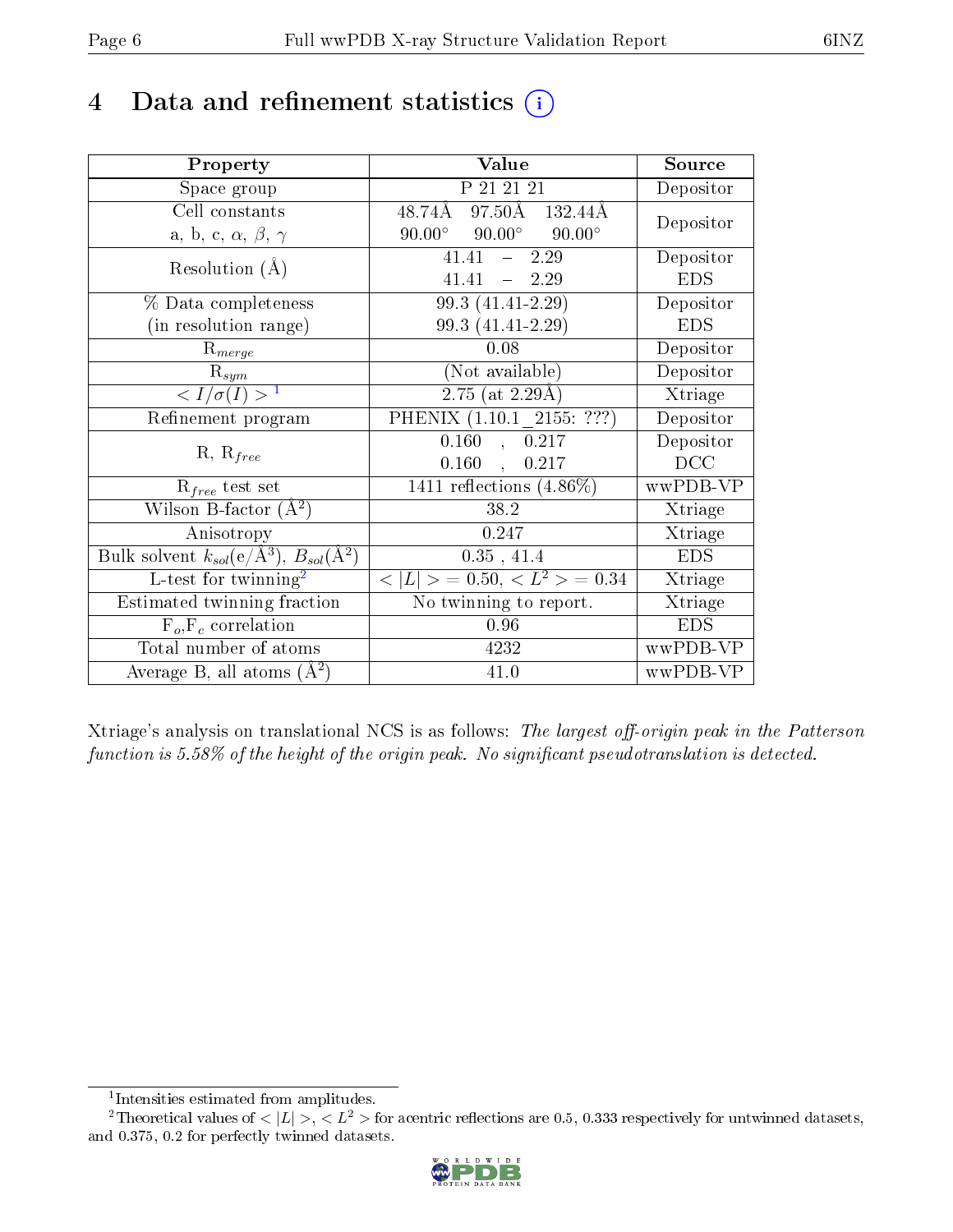# 5 Model quality  $(i)$

## 5.1 Standard geometry  $(i)$

Bond lengths and bond angles in the following residue types are not validated in this section: SO4, CA, GCD, NAG

The Z score for a bond length (or angle) is the number of standard deviations the observed value is removed from the expected value. A bond length (or angle) with  $|Z| > 5$  is considered an outlier worth inspection. RMSZ is the root-mean-square of all Z scores of the bond lengths (or angles).

| Mol | Chain |          | Bond lengths     | Bond angles |                  |  |
|-----|-------|----------|------------------|-------------|------------------|--|
|     |       | RMSZ     | # $ Z  > 5$      | RMSZ        | # Z  > 5         |  |
|     |       | $1.05\,$ | $10/3983(0.3\%)$ | 0.93        | $14/5386(0.3\%)$ |  |

All (10) bond length outliers are listed below:

| Mol | Chain | Res     | <b>Type</b>          | Atoms       | Z    | Observed $(A)$ | Ideal(A |
|-----|-------|---------|----------------------|-------------|------|----------------|---------|
|     | А     | 305     | $_{\mathrm{LYS}}$    | $CE-NZ$     | 5.95 | 1.64           | 1.49    |
| 1   | А     | 254     | GLU                  | $CG$ - $CD$ | 5.80 | 1.60           | 1.51    |
| 1   | А     | 485     | GLU                  | $CG$ - $CD$ | 5.76 | 1.60           | 1.51    |
| 1   | А     | 498     | $\operatorname{GLU}$ | $CG$ - $CD$ | 5.47 | 1.60           | 1.51    |
| 1   | А     | 260     | GLU                  | $CG$ - $CD$ | 5.44 | 1.60           | 1.51    |
| 1   | А     | 80      | GLU                  | $CG$ - $CD$ | 5.31 | 1.59           | 1.51    |
| 1   | А     | 135     | VAL                  | $CB-CG2$    | 5.29 | 1.64           | 1.52    |
| 1   | А     | 485     | GLU                  | $CD-OE2$    | 5.17 | 1.31           | 1.25    |
| 1   | А     | 434     | $\operatorname{GLU}$ | $CD-OE2$    | 5.08 | 1.31           | 1.25    |
| 1   | А     | $177\,$ | GLU                  | CG-CD       | 5.03 | 1.59           | 1.51    |

All (14) bond angle outliers are listed below:

| Mol | Chain        | Res | <b>Type</b> | Atoms                 | $\mathbf{Z}$ | Observed $(°)$ | $Ideal(^o)$ |
|-----|--------------|-----|-------------|-----------------------|--------------|----------------|-------------|
|     | A            | 209 | ${\rm ARG}$ | $NE- CZ-NH1$          | $-7.71$      | 116.44         | 120.30      |
|     | $\mathsf{A}$ | 322 | $\rm{ARG}$  | $NE- CZ-NH2$          | $-7.23$      | 116.69         | 120.30      |
|     | A            | 131 | ASP         | $CB-CG-OD1$           | 6.43         | 124.09         | 118.30      |
|     | $\mathsf{A}$ | 354 | $\rm{ARG}$  | NE-CZ-NH1             | $-6.35$      | 117.13         | 120.30      |
|     | A            | 141 | MET         | $CG-SD-CE$            | $-6.28$      | 90.16          | 100.20      |
| 1   | А            | 152 | <b>LYS</b>  | $CA-CB-CG$            | 6.03         | 126.67         | 113.40      |
| 1   | А            | 322 | $\rm{ARG}$  | $NE- CZ-NH1$          | 5.91         | 123.26         | 120.30      |
| 1   | А            | 173 | $\rm{ARG}$  | $NE$ -CZ-NH1          | $-5.44$      | 117.58         | 120.30      |
| 1   | А            | 474 | ASP         | $CB-CG-OD2$           | 5.21         | 122.99         | 118.30      |
| 1   | А            | 209 | ${\rm ARG}$ | NE-CZ-NH <sub>2</sub> | 5.18         | 122.89         | 120.30      |
|     | А            | 483 | $\rm{ARG}$  | NE-CZ-NH <sub>2</sub> | $-5.12$      | 117.74         | 120.30      |

Continued on next page...

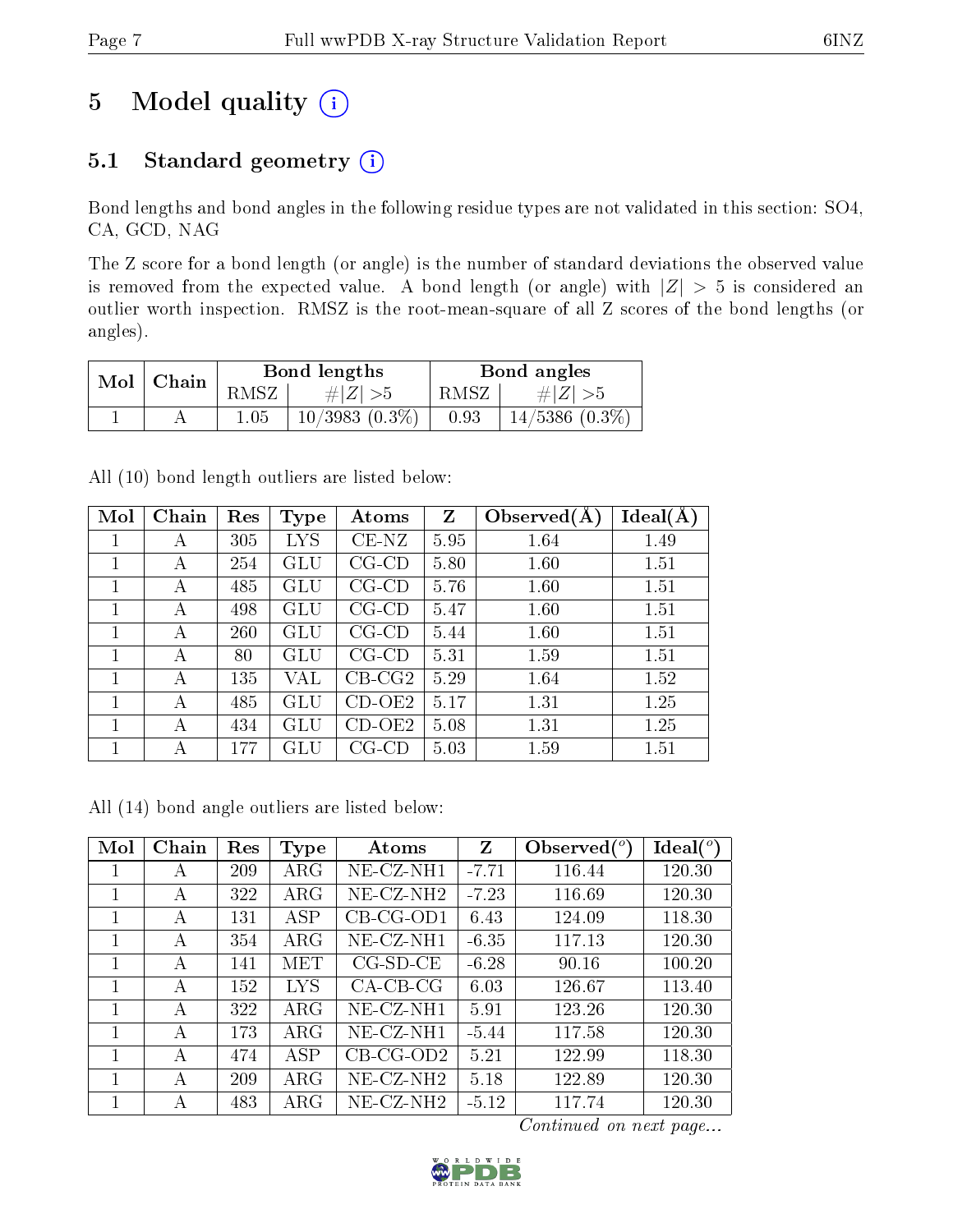| Mol | Chain   Res |     | Type | Atoms       |       | Observed( $^{\circ}$ )   Ideal( $^{\circ}$ ) |        |
|-----|-------------|-----|------|-------------|-------|----------------------------------------------|--------|
|     |             | 42  | ΔSΡ  | $CB-CG-OD1$ | 5.11  | 122.90                                       | 118.30 |
|     |             | 42  | ΔSΡ  | CB-CG-OD2   | -5.09 | 113.72                                       | 118.30 |
|     |             | 107 | A SP | CB-CG-OD1   | 5.00  | 122.80                                       | 118.30 |

Continued from previous page...

There are no chirality outliers.

There are no planarity outliers.

### 5.2 Too-close contacts  $(i)$

In the following table, the Non-H and H(model) columns list the number of non-hydrogen atoms and hydrogen atoms in the chain respectively. The H(added) column lists the number of hydrogen atoms added and optimized by MolProbity. The Clashes column lists the number of clashes within the asymmetric unit, whereas Symm-Clashes lists symmetry related clashes.

|  |      |      |    | Mol   Chain   Non-H   H(model)   H(added)   Clashes   Symm-Clashes |
|--|------|------|----|--------------------------------------------------------------------|
|  | 3893 | 3848 | 27 |                                                                    |
|  | 26   |      |    |                                                                    |
|  |      |      |    |                                                                    |
|  |      |      |    |                                                                    |
|  | 272  |      |    |                                                                    |
|  | 4232 | 3867 |    |                                                                    |

The all-atom clashscore is defined as the number of clashes found per 1000 atoms (including hydrogen atoms). The all-atom clashscore for this structure is 4.

All (34) close contacts within the same asymmetric unit are listed below, sorted by their clash magnitude.

| Atom-1              | Atom-2                       | Interatomic<br>distance $(A)$ | Clash<br>overlap<br>(A) |
|---------------------|------------------------------|-------------------------------|-------------------------|
| 1: A:64:SER:H       | 1: A:67: GLN:HE21            | 1.21                          | 0.85                    |
| 1: A:311: GLU: HG2  | 1:A:316:ALA:HB2              | 1.74                          | 0.68                    |
| 1:A:206:ASN:ND2     | 3:A:606:SO4:O2               | 2.26                          | 0.66                    |
| 1:A:28:LYS:HD2      | 1:A:29:GLU:H                 | 1.60                          | 0.66                    |
| 1: A:141: MET:HE3   | $1:A:328:GLY:H\overline{A3}$ | 1.80                          | 0.63                    |
| 1: A:416: GLU: HG3  | 5:A:784:HOH:O                | 2.01                          | 0.60                    |
| 1: A:440: TYR:HB2   | 1:A:445:SER:HB2              | 1.88                          | 0.55                    |
| 1: A: 465: GLN: HG3 | 1: A:470: SER:HB2            | 1.91                          | 0.53                    |
| 1: A:326:LEU:O      | 1: A:400: ARG:HD3            | 2.10                          | 0.52                    |
| 1: A:316: ALA:HB1   | 5:A:726:HOH:O                | 2.12                          | 0.49                    |
| 1: A:50: LYS: HD3   | 1:A:356:LEU:HD13             | 1.96                          | 0.48                    |
| 1:A:97:ASN:HD22     | 1:A:445:SER:HG               | 1.60                          | 0.48                    |

Continued on next page...

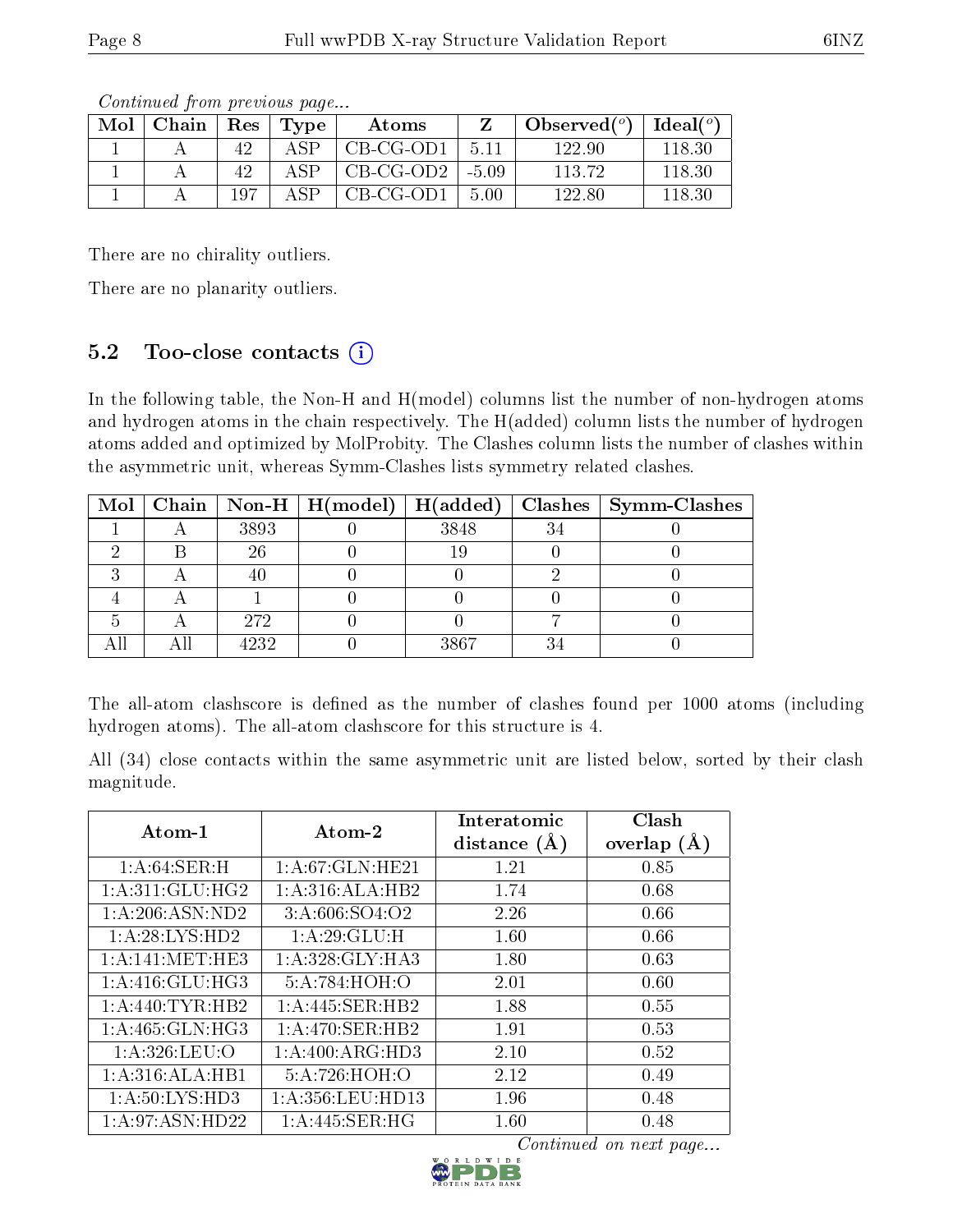|                    |                              | <b>Interatomic</b> | Clash         |
|--------------------|------------------------------|--------------------|---------------|
| Atom-1             | Atom-2                       | distance $(A)$     | overlap $(A)$ |
| 1:A:127:ARG:NH1    | 5:A:704:HOH:O                | 2.40               | 0.47          |
| 1: A:52: GLU:CD    | 1:A:58[B]:LYS:HG2            | 2.34               | 0.47          |
| 1: A:97: ASN:O     | $1:A:101:GLU:H\overline{G3}$ | 2.15               | 0.47          |
| 1:A:143:PRO:HB3    | 1:A:325:TYR:CD2              | 2.50               | 0.47          |
| 1: A:39: LYS: HE3  | 5:A:964:HOH:O                | 2.15               | 0.45          |
| 1: A:449: VAL:HG13 | 5:A:717:HOH:O                | 2.18               | 0.44          |
| 1:A:462:LYS:HD2    | 1:A:462:LYS:HA               | 1.78               | 0.44          |
| 1: A:317: LYS: NZ  | 1:A:429[B]:AST:O             | 2.46               | 0.44          |
| 1:A:41:LEU:HD11    | 1: A:48:PHE:CE2              | 2.52               | 0.44          |
| 1:A:133:VAL:HG12   | 1:A:134:ALA:O                | 2.17               | 0.44          |
| 1: A:64:SER:HA     | 3:A:603:SO4:O4               | 2.18               | 0.44          |
| 1:A:74:TYR:CE1     | 1:A:78:LEU:HDI1              | 2.53               | 0.44          |
| 1: A:377: ASP:OD1  | 1: A: 381: LYS: HD2          | 2.18               | 0.44          |
| 1:A:131:ASP:HB3    | 1: A:325: TYR: CE1           | 2.54               | 0.43          |
| 1:A:209:ARG:HB2    | 1: A:460: GLU:OE1            | 2.19               | 0.43          |
| 1:A:210:LYS:NZ     | 5:A:709:HOH:O                | 2.45               | 0.42          |
| 1:A:387:THR:HB     | 5:A:897:HOH:O                | 2.18               | 0.42          |
| 1:A:312:LEU:HD12   | 1: A:312:LEU:HA              | 1.74               | 0.42          |
| 1:A:212:LEU:O      | 1:A:216:VAL:HG22             | 2.19               | 0.42          |
| 1: A:108: GLU:HG2  | 1:A:109:ASP:N                | 2.34               | 0.42          |
| 1: A:179: TYR: HB2 | 1: A:251:TRP: CZ2            | $\overline{2.55}$  | 0.41          |
| 1:A:45:LEU:HA      | 1:A:45:LEU:HD23              | 1.91               | 0.40          |

Continued from previous page...

There are no symmetry-related clashes.

### 5.3 Torsion angles (i)

#### 5.3.1 Protein backbone (i)

In the following table, the Percentiles column shows the percent Ramachandran outliers of the chain as a percentile score with respect to all X-ray entries followed by that with respect to entries of similar resolution.

The Analysed column shows the number of residues for which the backbone conformation was analysed, and the total number of residues.

| $\boxed{\text{Mol}}$ Chain | Analysed                                |  | Favoured   Allowed   Outliers   Percentiles |
|----------------------------|-----------------------------------------|--|---------------------------------------------|
|                            | $479/505(95\%)$   468 (98\%)   11 (2\%) |  | $\vert$ 100 100 $\vert$                     |

There are no Ramachandran outliers to report.

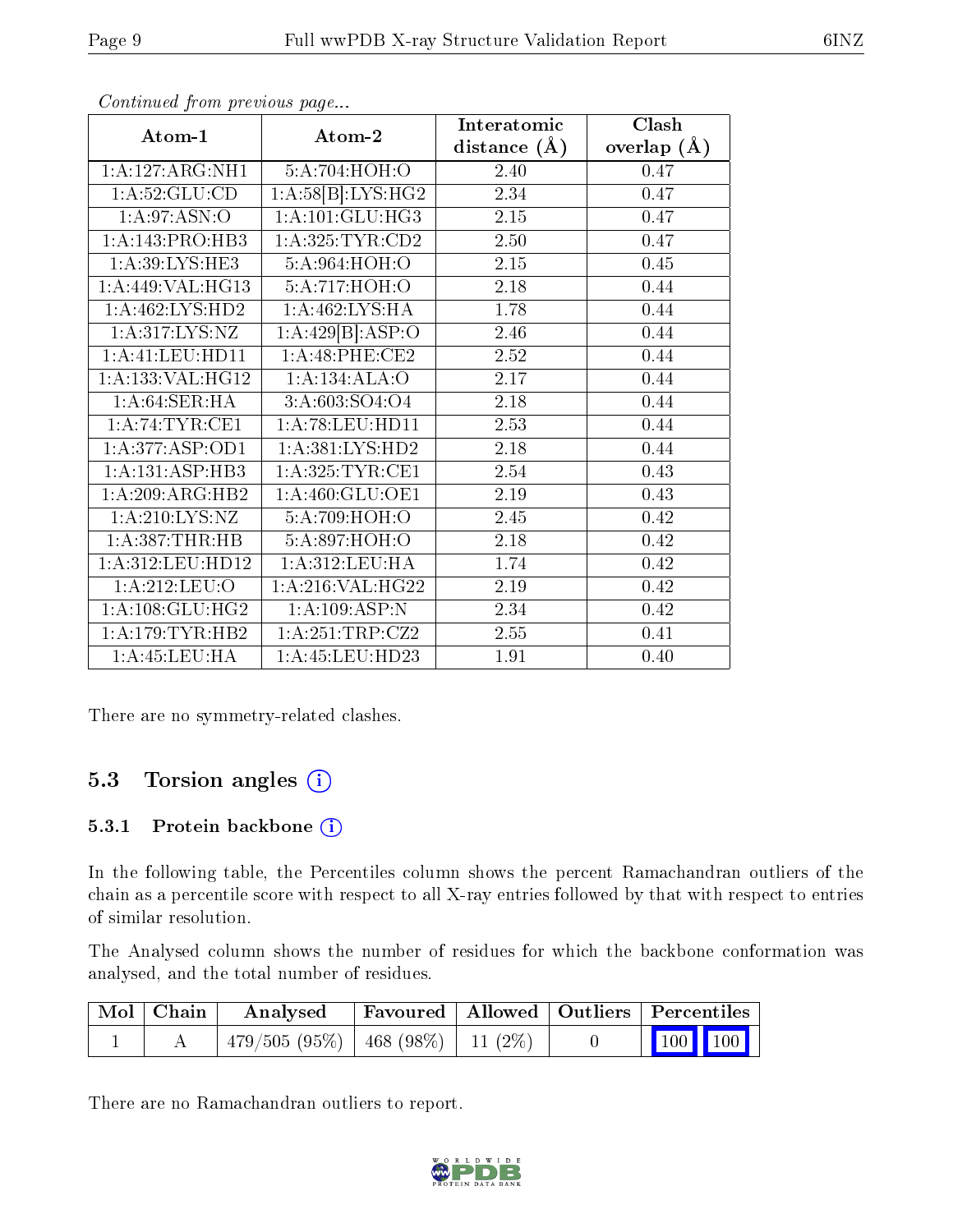#### 5.3.2 Protein sidechains  $(i)$

In the following table, the Percentiles column shows the percent sidechain outliers of the chain as a percentile score with respect to all X-ray entries followed by that with respect to entries of similar resolution.

The Analysed column shows the number of residues for which the sidechain conformation was analysed, and the total number of residues.

| $\mid$ Mol $\mid$ Chain | Analysed                                | Rotameric   Outliers   Percentiles |       |  |
|-------------------------|-----------------------------------------|------------------------------------|-------|--|
|                         | $415/433$ (96\%)   408 (98\%)   7 (2\%) |                                    | 60 74 |  |

All (7) residues with a non-rotameric sidechain are listed below:

| Mol | Chain          | Res | Type       |
|-----|----------------|-----|------------|
|     |                | 28  | <b>LYS</b> |
|     | $\overline{A}$ | 270 | ASP        |
|     |                | 329 | TRP        |
|     |                | 409 | <b>TYR</b> |
|     | А              | 445 | <b>SER</b> |
|     |                | 449 | VAL        |
|     |                | 465 | GLN        |

Some sidechains can be flipped to improve hydrogen bonding and reduce clashes. All (2) such sidechains are listed below:

| $\operatorname{Mol}$ | Chain | $\operatorname{Res}% \left( \mathcal{N}\right) \equiv\operatorname{Res}(\mathcal{N}_{0})\left( \mathcal{N}_{0}\right) ^{2}$ | Type |
|----------------------|-------|-----------------------------------------------------------------------------------------------------------------------------|------|
|                      |       |                                                                                                                             | 고 보다 |
|                      |       |                                                                                                                             |      |

#### 5.3.3 RNA (i)

There are no RNA molecules in this entry.

### 5.4 Non-standard residues in protein, DNA, RNA chains (i)

There are no non-standard protein/DNA/RNA residues in this entry.

### 5.5 Carbohydrates  $(i)$

2 monosaccharides are modelled in this entry.

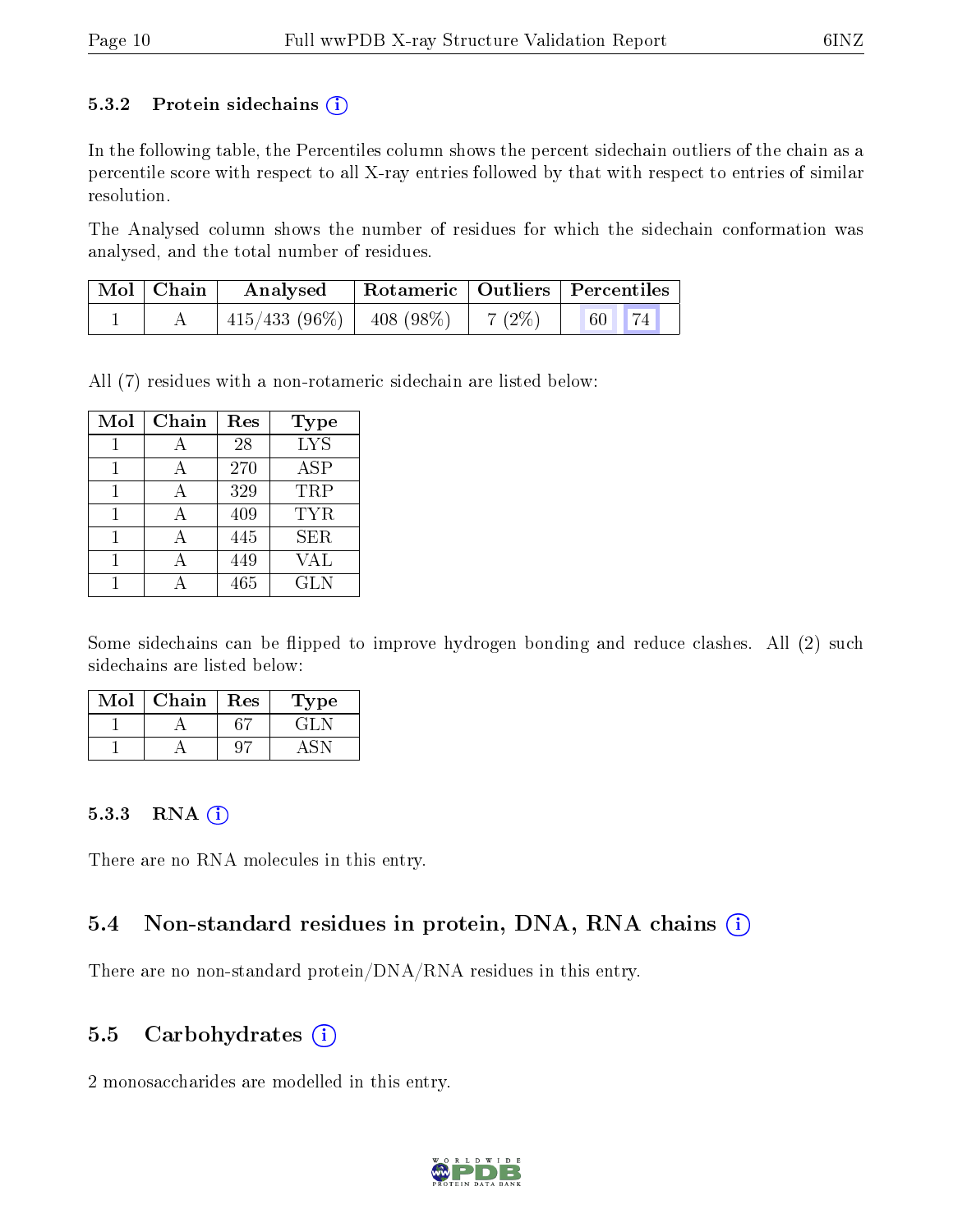In the following table, the Counts columns list the number of bonds (or angles) for which Mogul statistics could be retrieved, the number of bonds (or angles) that are observed in the model and the number of bonds (or angles) that are dened in the Chemical Component Dictionary. The Link column lists molecule types, if any, to which the group is linked. The Z score for a bond length (or angle) is the number of standard deviations the observed value is removed from the expected value. A bond length (or angle) with  $|Z| > 2$  is considered an outlier worth inspection. RMSZ is the root-mean-square of all Z scores of the bond lengths (or angles).

| Mol | $\mid$ Type $\mid$ Chain $\mid$ | Link<br>$\mid$ Res |  |            | Bond lengths |                         |          | Bond angles |         |
|-----|---------------------------------|--------------------|--|------------|--------------|-------------------------|----------|-------------|---------|
|     |                                 |                    |  | Counts     | RMSZ         | # Z                     | Counts   | RMSZ        | $\# Z $ |
|     | $\rm NAG$                       |                    |  | 15, 15, 15 | 1.13         | $(6\%)$<br>$\mathbf{1}$ | 21,21,21 | 1.70        | (28%)   |
|     | GCT                             |                    |  | ,11,12     | 2.02         | 2(28%)                  | 8,15,17  | 2.06        | $25\%$  |

In the following table, the Chirals column lists the number of chiral outliers, the number of chiral centers analysed, the number of these observed in the model and the number defined in the Chemical Component Dictionary. Similar counts are reported in the Torsion and Rings columns. '-' means no outliers of that kind were identified.

|     |  |  | Mol   Type   Chain   Res   Link   Chirals   Torsions | Rings |
|-----|--|--|------------------------------------------------------|-------|
| NAG |  |  | $0/6/26/26$   $0/1/1/1$                              |       |
| GCD |  |  | $0/0/17/20$   $0/1/1/1$                              |       |

All (3) bond length outliers are listed below:

| Mol |  |     |                 |         | Chain   Res   Type   Atoms   Z   Observed(A)   Ideal(A) |      |
|-----|--|-----|-----------------|---------|---------------------------------------------------------|------|
|     |  | GCD | $O5-C5$         | 4.24    |                                                         | 137  |
|     |  |     | $NAG$   $C1-C2$ | 2.26    | $1.55\,$                                                | 1.52 |
|     |  |     | O5-C1-          | $-2.25$ |                                                         |      |

All (8) bond angle outliers are listed below:

| Mol                         | Chain | Res            | <b>Type</b> | Atoms                                           | Z       | Observed $\binom{o}{c}$ | Ideal $(°)$ |
|-----------------------------|-------|----------------|-------------|-------------------------------------------------|---------|-------------------------|-------------|
| $\overline{2}$              | Β     | $\overline{2}$ | GCD         | O <sub>5</sub> -C <sub>5</sub> -C <sub>4</sub>  | $-4.16$ | 121.30                  | 124.81      |
| 2                           | В     |                | NAG         | $O1-C1-C2$                                      | $-3.01$ | 102.95                  | 109.22      |
| $\overline{2}$              | В     |                | NAG         | $O1-C1-O5$                                      | $-2.93$ | 101.59                  | 110.38      |
| 2                           | В     |                | NAG         | $O6-C6-C5$                                      | $-2.64$ | 102.25                  | 111.29      |
| $\overline{2}$              | В     |                | NAG         | $O5-C1-C2$                                      | 2.50    | 112.03                  | 109.52      |
| $\overline{2}$              | В     |                | NAG         | $C1-C2-C3$                                      | $-2.09$ | 107.69                  | 110.54      |
| $\mathcal{D}_{\mathcal{L}}$ | В     |                | NAG         | $O5-C5-C4$                                      | 2.09    | 113.49                  | 109.69      |
| $\overline{2}$              | В     | 2              | GCD         | $\overline{O}2$ -C <sub>2</sub> -C <sub>1</sub> | $-2.06$ | 104.94                  | 109.15      |

There are no chirality outliers.

There are no torsion outliers.

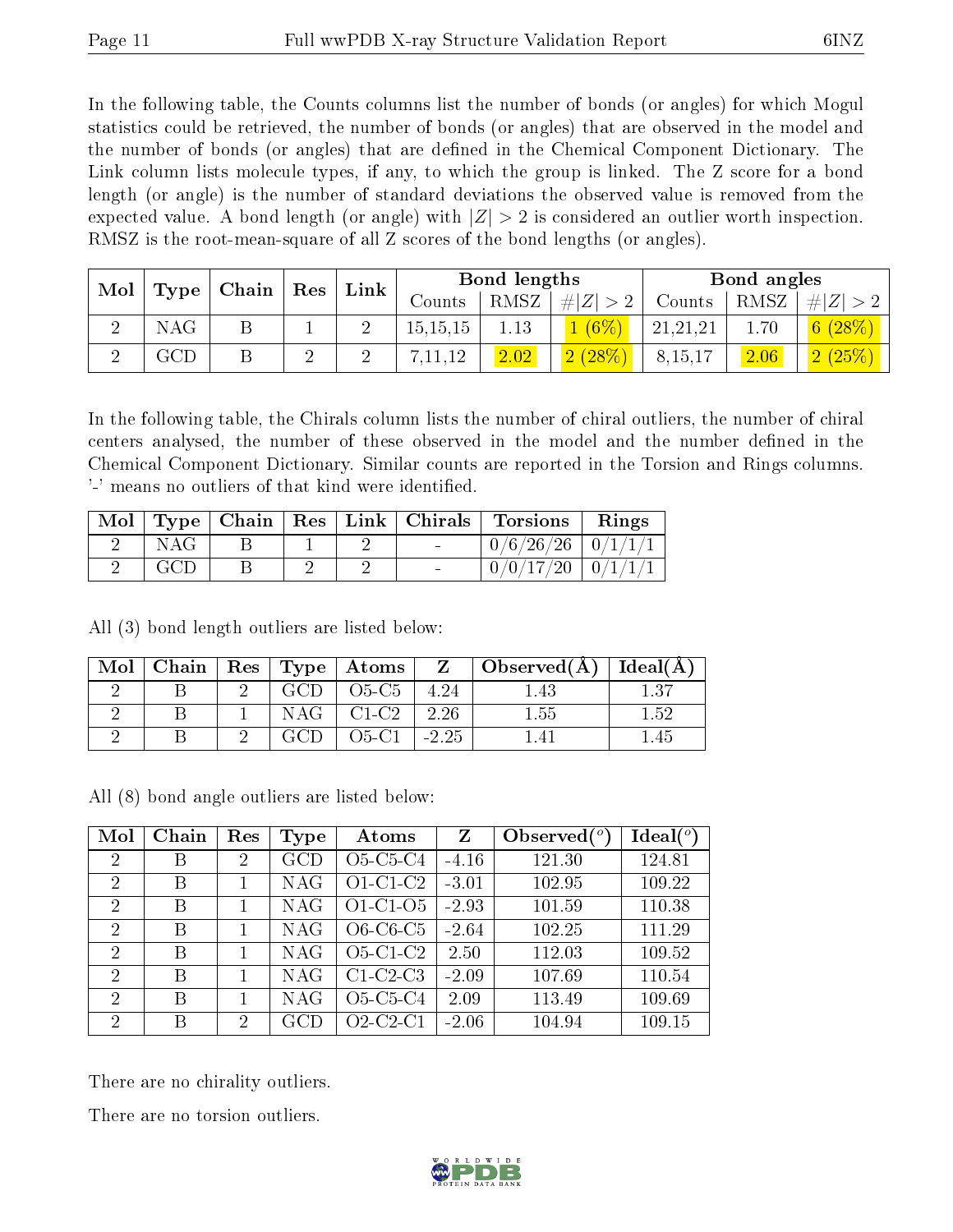There are no ring outliers.

No monomer is involved in short contacts.

The following is a two-dimensional graphical depiction of Mogul quality analysis of bond lengths, bond angles, torsion angles, and ring geometry for oligosaccharide.



### 5.6 Ligand geometry (i)

Of 9 ligands modelled in this entry, 1 is monoatomic - leaving 8 for Mogul analysis.

In the following table, the Counts columns list the number of bonds (or angles) for which Mogul statistics could be retrieved, the number of bonds (or angles) that are observed in the model and the number of bonds (or angles) that are dened in the Chemical Component Dictionary. The Link column lists molecule types, if any, to which the group is linked. The Z score for a bond length (or angle) is the number of standard deviations the observed value is removed from the expected value. A bond length (or angle) with  $|Z| > 2$  is considered an outlier worth inspection. RMSZ is the root-mean-square of all Z scores of the bond lengths (or angles).

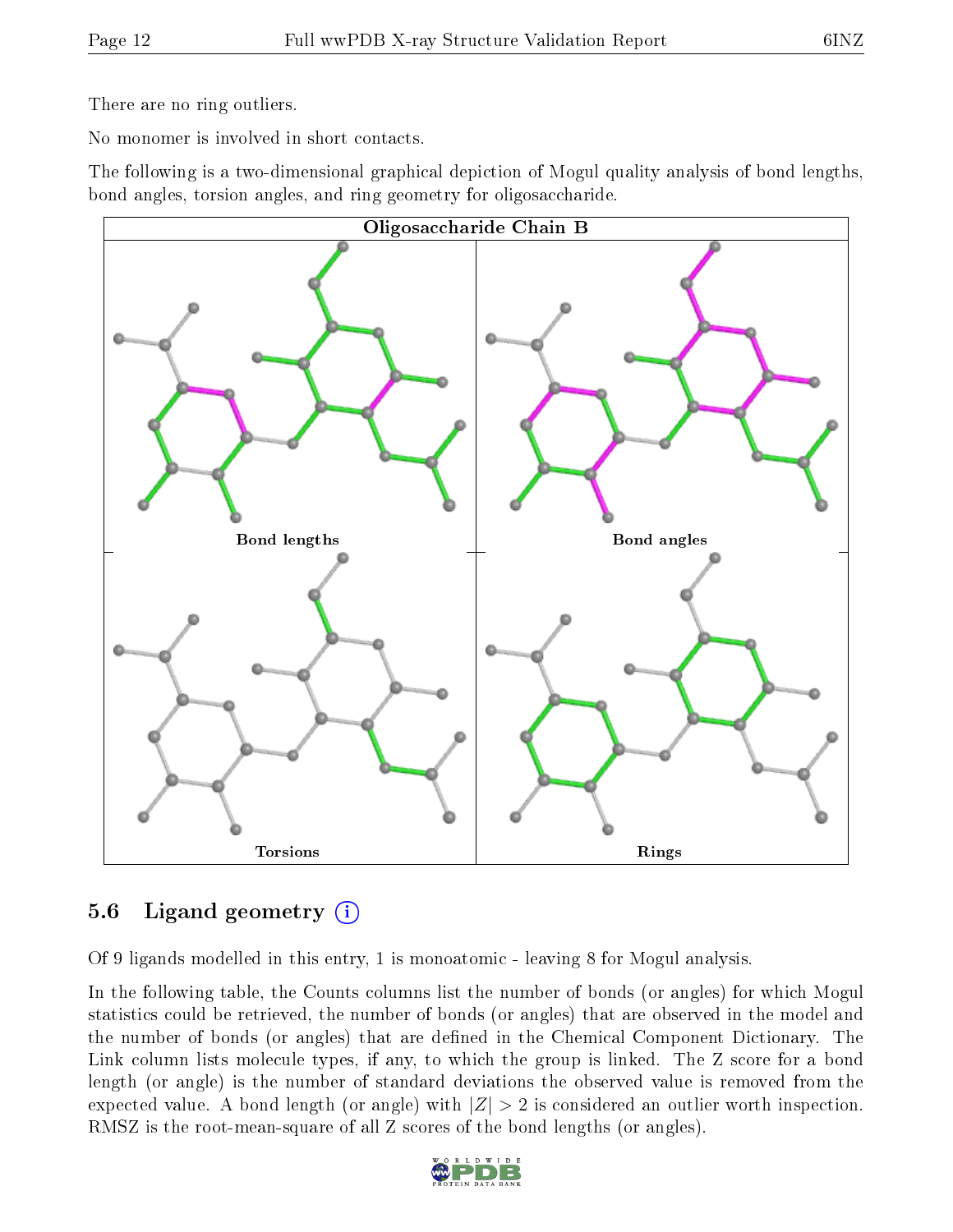| Mol |                 | Chain |     | Link<br>Res              |        | Bond lengths |             |        | Bond angles |                  |  |
|-----|-----------------|-------|-----|--------------------------|--------|--------------|-------------|--------|-------------|------------------|--|
|     | Type            |       |     |                          | Counts | RMSZ         | # $ Z  > 2$ | Counts | RMSZ        | # $ Z  > 2$      |  |
| 3   | SO <sub>4</sub> | А     | 607 | $\overline{\phantom{a}}$ | 4,4,4  | 0.34         |             | 6,6,6  | 0.30        | U                |  |
| 3   | SO <sub>4</sub> | А     | 603 | $\equiv$                 | 4,4,4  | 0.26         | $\Omega$    | 6,6,6  | 0.83        | 0                |  |
| 3   | SO <sub>4</sub> | А     | 604 | $\blacksquare$           | 4,4,4  | 0.26         |             | 6,6,6  | 0.44        | 0                |  |
| 3   | SO <sub>4</sub> | А     | 606 | $\blacksquare$           | 4,4,4  | 0.42         | $\theta$    | 6,6,6  | 1.28        | $1(16\%)$        |  |
| 3   | SO <sub>4</sub> | А     | 609 | $\blacksquare$           | 4,4,4  | 0.49         | $\theta$    | 6.6.6  | 0.58        | $\left( \right)$ |  |
| 3   | SO <sub>4</sub> | А     | 608 | $\overline{\phantom{a}}$ | 4,4,4  | 0.22         | $\theta$    | 6,6,6  | 0.52        | $\overline{0}$   |  |
| 3   | SO <sub>4</sub> | А     | 605 | $\blacksquare$           | 4,4,4  | 0.22         | $\theta$    | 6,6,6  | 0.51        | 0                |  |
| 3   | SO <sub>4</sub> | А     | 610 | $\blacksquare$           | 4.4.4  | 0.36         | $\theta$    | 6,6,6  | 0.41        | $\left( \right)$ |  |

There are no bond length outliers.

All (1) bond angle outliers are listed below:

|  |     |                                           | $\boxed{\text{Mol} \mid \text{Chain} \mid \text{Res} \mid \text{Type} \mid \text{Atoms} \mid Z \mid \text{Observed}(^o) \mid \text{Ideal}(^o)}$ |           |
|--|-----|-------------------------------------------|-------------------------------------------------------------------------------------------------------------------------------------------------|-----------|
|  | 606 | $\perp$ SO4 $\perp$ O4-S-O2 $\perp$ -2.09 | 98.39                                                                                                                                           | $109.3$ . |

There are no chirality outliers.

There are no torsion outliers.

There are no ring outliers.

2 monomers are involved in 2 short contacts:

|  |  | Mol   Chain   Res   Type   Clashes   Symm-Clashes |
|--|--|---------------------------------------------------|
|  |  |                                                   |
|  |  |                                                   |

### 5.7 [O](https://www.wwpdb.org/validation/2017/XrayValidationReportHelp#nonstandard_residues_and_ligands)ther polymers (i)

There are no such residues in this entry.

#### 5.8 Polymer linkage issues (i)

There are no chain breaks in this entry.

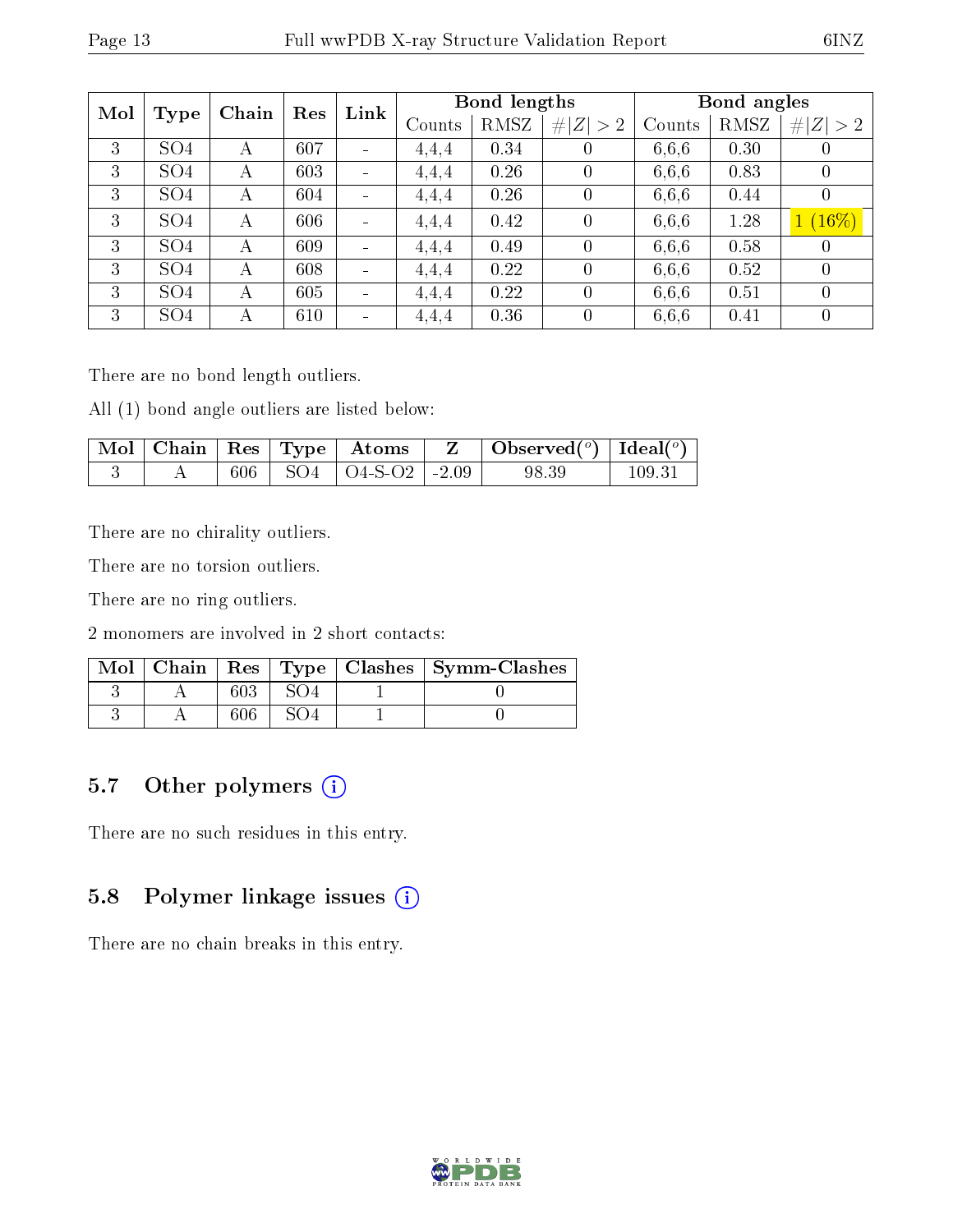## 6 Fit of model and data  $\left( \cdot \right)$

## 6.1 Protein, DNA and RNA chains (i)

In the following table, the column labelled  $#RSRZ> 2'$  contains the number (and percentage) of RSRZ outliers, followed by percent RSRZ outliers for the chain as percentile scores relative to all X-ray entries and entries of similar resolution. The OWAB column contains the minimum, median,  $95<sup>th</sup>$  percentile and maximum values of the occupancy-weighted average B-factor per residue. The column labelled  $Q < 0.9$  lists the number of (and percentage) of residues with an average occupancy less than 0.9.

| Mol   Chain | Analysed        | $^+$ $<$ $\mathrm{RSRZ}$ $>$ | $\rm \#RSRZ{>}2$                                                                                | $\mid$ OWAB(Å <sup>2</sup> ) $\mid$ Q<0.9 |  |
|-------------|-----------------|------------------------------|-------------------------------------------------------------------------------------------------|-------------------------------------------|--|
|             | $474/505(93\%)$ | $-0.31$                      | $\begin{array}{ c c c c c c c c } \hline 2 & 0\% & 92 & 94 & 28, 39, 56, 84 \hline \end{array}$ |                                           |  |

All (2) RSRZ outliers are listed below:

| Mol | Chain   Res   Type |                  | $\vert$ RSRZ |
|-----|--------------------|------------------|--------------|
|     |                    | $\mathcal{P}R()$ | ర ని         |
|     |                    |                  |              |

## 6.2 Non-standard residues in protein, DNA, RNA chains  $(i)$

There are no non-standard protein/DNA/RNA residues in this entry.

### 6.3 Carbohydrates (i)

In the following table, the Atoms column lists the number of modelled atoms in the group and the number defined in the chemical component dictionary. The B-factors column lists the minimum, median,  $95<sup>th</sup>$  percentile and maximum values of B factors of atoms in the group. The column labelled  $Q< 0.9$  lists the number of atoms with occupancy less than 0.9.

| Mol |     |  | Type   Chain   Res   Atoms |      |      | $\mid$ RSCC $\mid$ RSR $\mid$ B-factors( $A^2$ ) | $\rm{O} \textcolor{black}{<} 0.9$ |
|-----|-----|--|----------------------------|------|------|--------------------------------------------------|-----------------------------------|
|     | NAG |  |                            | 0.97 |      | 26, 34, 43, 55                                   |                                   |
|     | GCD |  |                            | 0.99 | 0.16 | 28, 30, 35, 38                                   |                                   |

The following is a graphical depiction of the model fit to experimental electron density for oligosaccharide. Each fit is shown from different orientation to approximate a three-dimensional view.

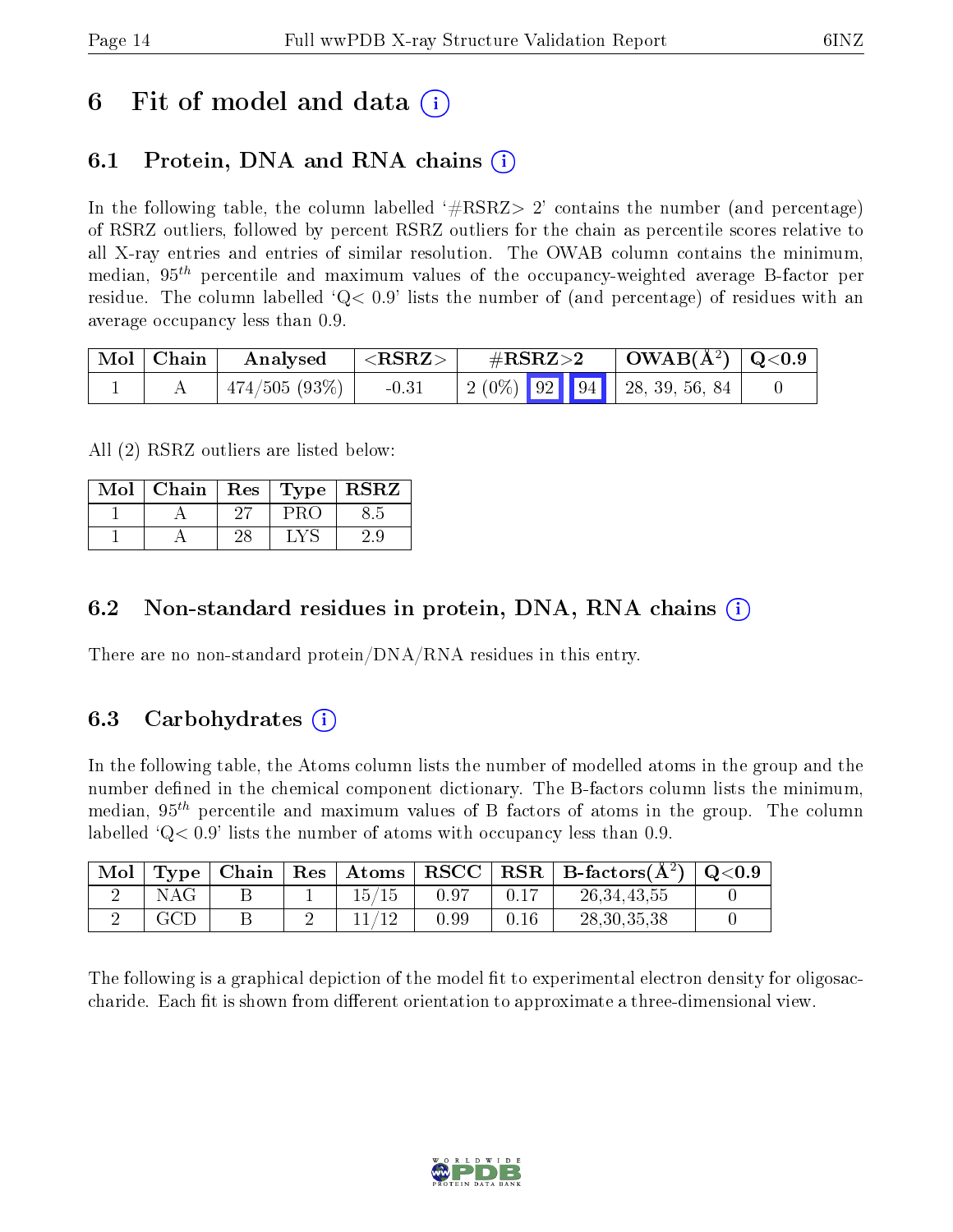

## 6.4 Ligands  $(i)$

In the following table, the Atoms column lists the number of modelled atoms in the group and the number defined in the chemical component dictionary. The B-factors column lists the minimum, median,  $95<sup>th</sup>$  percentile and maximum values of B factors of atoms in the group. The column labelled ' $Q< 0.9$ ' lists the number of atoms with occupancy less than 0.9.

| Mol | Type            | Chain | Res | Atoms | $_{\rm RSCC}$ | <b>RSR</b> | $B\text{-}factors(\AA^2)$ | Q <sub>0.9</sub> |
|-----|-----------------|-------|-----|-------|---------------|------------|---------------------------|------------------|
| 3   | SO <sub>4</sub> | А     | 609 | 5/5   | 0.89          | 0.32       | 60,81,102,106             |                  |
| 3   | SO <sub>4</sub> | А     | 610 | 5/5   | 0.92          | 0.39       | 73,86,107,108             | 0                |
| 3   | SO <sub>4</sub> | А     | 608 | 5/5   | 0.94          | 0.36       | 78, 88, 107, 109          |                  |
| 3   | SO <sub>4</sub> | А     | 607 | 5/5   | 0.94          | 0.17       | 80,84,95,104              |                  |
| 3   | SO <sub>4</sub> | А     | 606 | 5/5   | 0.95          | 0.11       | 41, 43, 58, 66            | $\left( \right)$ |
| 3   | SO <sub>4</sub> | А     | 604 | 5/5   | 0.95          | 0.10       | 75,79,82,84               |                  |
| 3   | SO <sub>4</sub> | А     | 603 | 5/5   | 0.97          | 0.13       | 44, 56, 59, 66            | 5                |

Continued on next page...